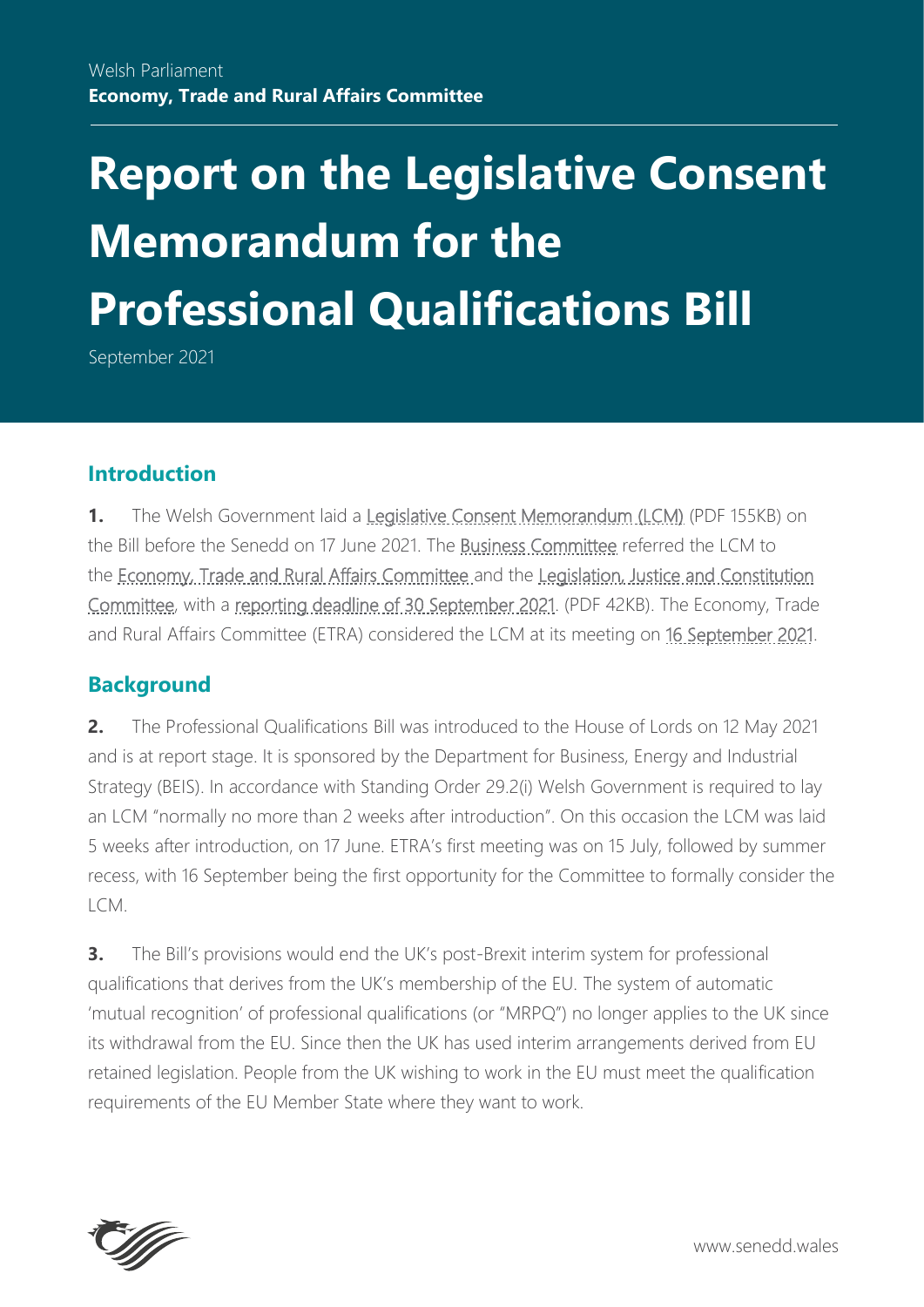**4.** The Bill establishes a new framework for the UK to recognise the professional qualifications and experience of individuals who qualified in other countries. This enables them to work in the UK without having to requalify and reduces the administrative processes involved in doing so. The Bill also takes steps to reform regulator practices. The Bill applies to around 160 regulated professions in the UK across more than 50 regulators. Examples of regulated professional roles include nurses, doctors, dentists, vets, teachers and social workers.

**5.** The Legislative Consent Memorandum for the Bill states that it is proposed that the framework will "set high level expectations within which regulators will retain autonomy to work in the interests of their professions and devolved administrations", and that it "will equip the UK Government, devolved administrations and regulators with the tools to put in place recognition routes that meet the demands of individual professions in different parts of the UK. This will include the ability to attract highly skilled talent from around the world to practice in the UK and to pursue reciprocal arrangements with counterparts from other countries."

## **Overview of the Bill**

**6.** The Bill consists of 19 clauses. The LCM laid by Welsh Government sets out further detail on all clauses of the Bill. In summary, in addition to creating a new framework for recognising professional qualifications, the Bill enables the UK Government to implement international agreements or parts of international agreements that the UK agrees with other countries or organisations insofar as they relate to the recognition of professional qualifications.

**7.** The Bill also enables the UK Government to provide UK regulators with powers to enter into agreements with overseas regulators to recognise professional qualifications.

**8.** There is provision in the Bill to maintain a designated 'Assistance Centre' with which regulators must cooperate, to provide advice and guidance to the public. The Bill's provisions also require regulators in the UK to provide certain information to overseas regulators where an individual is or has been entitled to practise that profession in the UK, or a part of the UK, and is seeking entitlement to practise overseas. Regulators of professions in all parts of the UK will also be required to publish information on the entry and practice requirements of their profession, and where requested, to provide certain information to counterpart regulators in other parts of the UK.

**9.** The Bill also seeks to amend the Architects Act 1997 to allow a new recognition system for architects, alongside adjustments to the administration of the Architects Registration Board to support efficiency.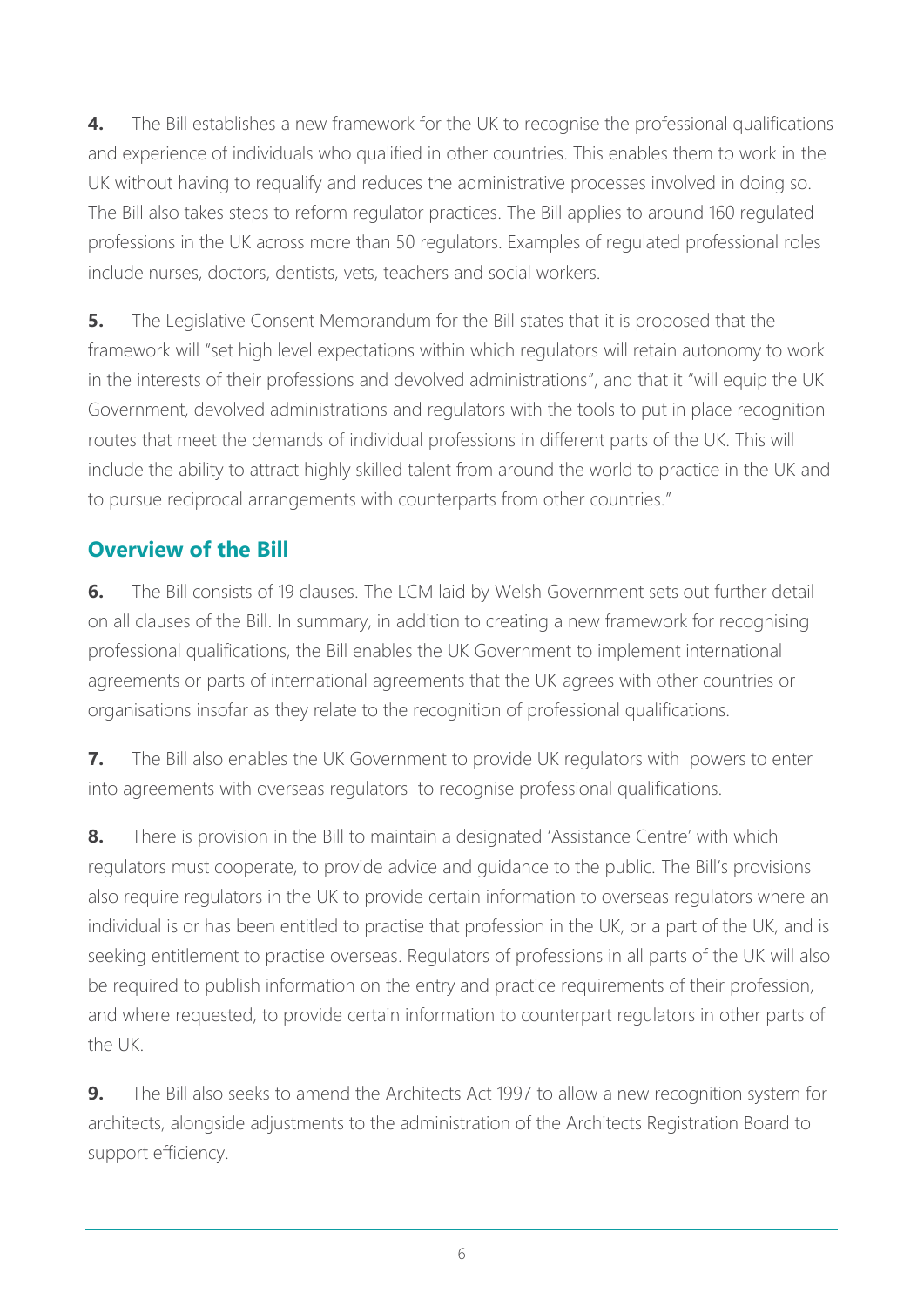# **Provisions for which consent is sought**

**10.** The Delegated Powers Memorandum for the Bill acknowledges that

*The regulation of professions and therefore the recognition of overseas professionals is a mixture of reserved and devolved competence, dependent on the profession.*

**11.** The Senedd is competent to legislate in relation to the regulation of professions unless the regulation of a profession is a reserved matter or relates to a reserved matter. The regulation of the professions of architect, auditor, veterinary surgeon, and the health and legal professions are specifically reserved.

**12.** As the purpose of clauses 1 to 10 is to regulate professions, and in the case of clause 3, involves the implementation of international obligations in respect of devolved professions, it is therefore considered that those clauses make provision for a purpose within the legislative competence of the Senedd and the consent of the Senedd is required under SO 29.1(i).

**13.** Welsh Government's Legislative Consent Memorandum for the Bill states that Senedd consent is required for Clauses 1-10 and 12-19 of the Bill, whereas the UK Government has indicated in the Bill's Explanatory Notes that it is only seeking consent for Clauses 1-10.

**14.** Clauses 12-19 make provision for Crown application, the scope of the regulation making powers, the authority by whom regulations may be made, parliamentary procedure for making regulations, interpretation, extent, commencements and short title. The LCM laid by Welsh Government states:

> *"In addition to clauses 1 to 10, a Senedd Act which made provision for those matters which are within the Senedd's legislative competence could make final provisions which would replicate the effect of clauses 12 to 19 in relation*  to such provision. Consequently, it is considered that the consent of the *Senedd is also required for these provisions under SO 29.1(i)."*

**15.** It should be noted that clause 12 of the Bill states that the Bill binds the Crown. The Crown is a reserved matter under Schedule 7A of the Government of Wales Act 2006. However, this reservation does not mean that it is outside of the Senedd's legislative competence to bind the Crown to an Act of Senedd Cymru.<sup>1</sup>

<sup>&</sup>lt;sup>11</sup> See section 80 of the Land Transaction and Anti-avoidance of Devolved Taxes Act 2017 by way of example.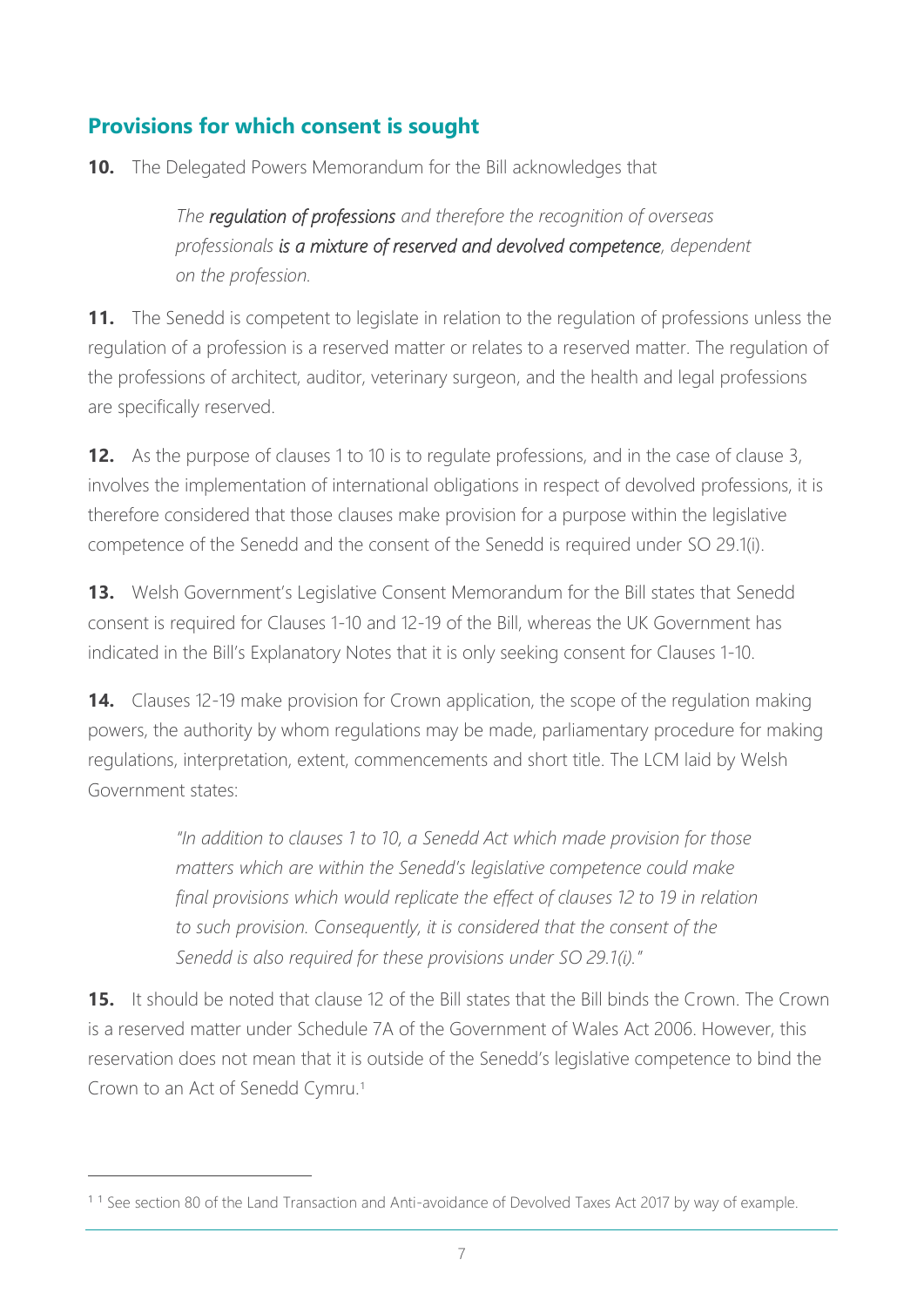## **Senedd procedure for making regulations**

**16.** The Bill will confer powers on the Welsh Ministers to make regulations under clauses 1, 3, 4, 5(2), 6, 8(2)(j) and 10(4). The procedure which applies to the making of regulations under the Act is set out in clause 15(1) and (2): (1) Regulations under this Act are subject to the affirmative resolution procedure where they contain provision amending, repealing or revoking primary legislation or retained direct principal EU legislation. (2) Otherwise, regulations under this Act are subject to the negative resolution procedure. It is only regulations under clause 1, 3, 4, 5(2) and 6 that can amend, repeal or revoke primary legislation or retained direct principal EU legislation.

### **Reason for making these provisions for Wales in a UK Bill**

**17.** The Welsh Government states that it is unconvinced that the majority of the measures contained in this Bill are necessary. It is not opposed to the principle of recognising international qualifications and experience gained overseas, but considers the concurrent powers contained in the Bill undermine the long-established powers of the Senedd and the Welsh Ministers to regulate in relation to matters within devolved competence.

## **Welsh Government position on the Bill as introduced**

**18.** Welsh Government states that it will not be able to recommend to the Senedd that it gives consent to the Bill as introduced on 12 May 2021, unless the Bill is "substantially amended to address our significant concerns."

#### **Concurrent powers**

**19.** The Welsh Government's objections are set out in the LCM, and include concerns about the creation of concurrent regulation-making powers for matters falling within devolved competence for both Welsh Ministers and the Secretary of State or the Lord Chancellor.

**20.** The LCM also states that clause 13 of the Bill contains provisions which mean that the powers to make regulations conferred by clauses 1 - 6 include the power to modify primary legislation (such as UK Acts of Parliament and Senedd Acts) as well as secondary legislation:

> *"The combination of concurrent functions and Henry VIII powers means that the Secretary of State could potentially exercise these regulation-making powers to amend Senedd Acts and regulations made by Welsh Ministers."*

21. The LCM notes that while the UK Government has stated that it "does not intend to use the concurrent powers in the areas of devolved competence without the agreement of the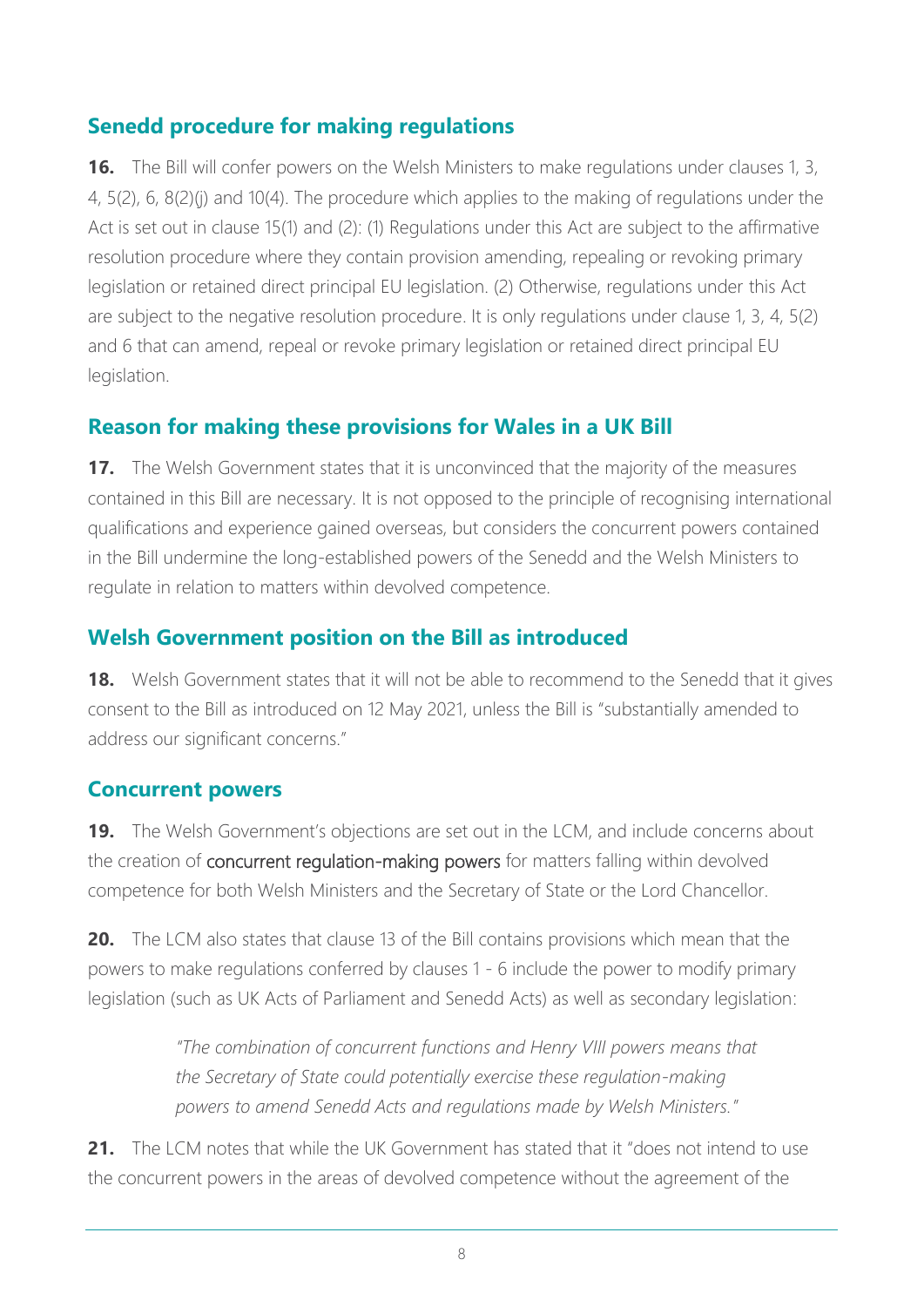relevant DAs", the provisions in the Bill do not reflect this. It says that the Secretary of State and Lord Chancellor would be able to exercise these powers in devolved areas without requiring any consent from the Welsh Ministers, while at the same time clause 14(5) places a restriction on the exercise of the regulation-making powers conferred on the Welsh Ministers by requiring Minister of the Crown consent. The restriction on the exercise of the Welsh Ministers' powers is unique, as Ministers in Scotland and Northern Ireland are not subject to a corresponding restriction. Welsh Government believes the concurrent powers undermine the long-established powers of the Senedd and Welsh Ministers to regulate on matters within devolved competence.

# **Policy concerns**

**22.** Apart from concerns about the "impact of the concurrent functions on both current and future policy space", the Committee notes that Welsh Government also has "a range of other policy concerns arising from this Bill pertaining to a failure to clearly define scope, proportionality, duplication and additional burdens put on devolved regulators." The LCM does not provide any further detail in relation to these policy concerns.

**23.** The LCM goes on to state that "the Bill strays into areas that are usually excluded from free trade agreements and associated negotiations - e.g. state funded education." It says that the linking of professional qualifications to trade policy reduces Welsh Ministers' powers further "since decisions could be badged as 'trade' rather than 'professional qualification' decisions and imposed on Wales in contravention of the Sewel Convention." It says that whilst assurances from UK Government Ministers and published guidance state this is not the intention, this is "a clear risk due to the drafting of this Bill."

**24.** The Committee also notes that the Bill interacts with other new post-Brexit domestic arrangements, including the UK Government's new immigration system and UK Internal Market Act 2020. For example, the Act makes professional qualifications approved in one part of the UK automatically valid in other parts of the UK (with some exceptions). The Committee notes that the Welsh Government has not published an assessment of how the combined impact of the UK's new arrangements might affect Wales. Financial and resource implications

**25.** The Committee also notes the LCM raises concerns that the Bill will impose an additional administrative and financial burden on Welsh devolved regulators that will impact on Welsh Government budget considerations: "UK Government has specifically stated that the financial impacts are minimal and it is not willing to cover any costs arising from the content of this Bill." The UK Government's Impact Assessment estimates potential transition costs of £90,000, stating that most costs will fall to regulators, the majority of which are public sector organisations (40 out of 57 regulators will be directly impacted).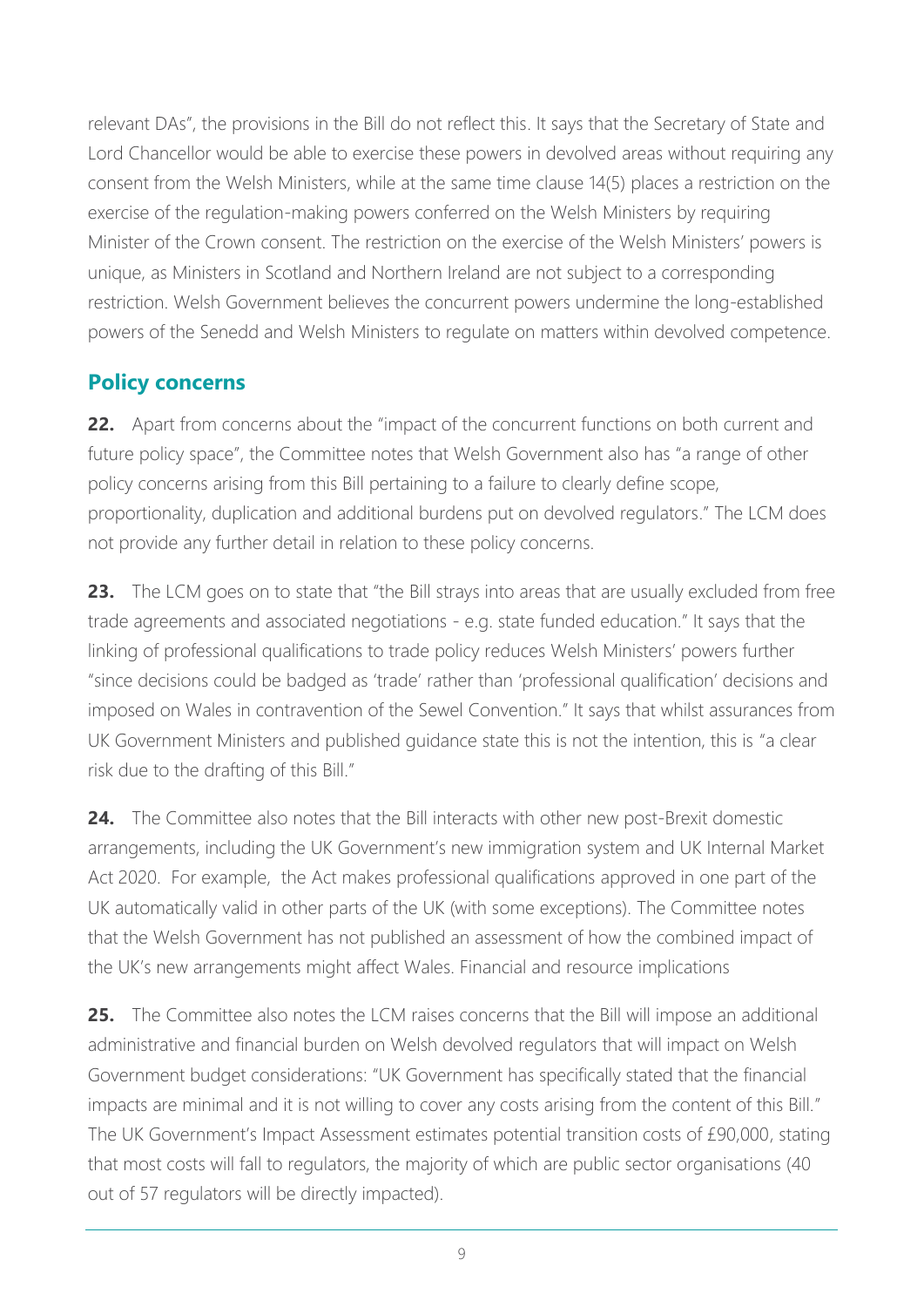**26.** The LCM states that "due to the small number of overseas applicants applying to work in Wales, our devolved regulators could be compelled by this Bill to put in place onerous processes with no direct benefit. Both these issues could ultimately impact on costs for the Welsh Government"

### **Committee View**

27. The Committee notes Welsh Government's view that the matters contained within clauses 12-19 of the Bill fall within the test provided under Standing Order 29.1(i), that is that they fall within any purpose within the legislative competence of the Senedd, and therefore that the consent of the Senedd is required for these clauses in addition to clauses 1-10 for which consent is being sought.

**28.** The Committee also notes the concerns raised in the LCM regarding powers, policy matters and financial implications for Welsh Government's budget and for devolved regulators.

**29.** The Committee would like Welsh Government to provide further information on the following matters:

- To provide its assessment on the impact of the Bill on regulated professions in Wales;
- To outline the impact on regulated professional qualifications in Wales for the purposes of ascertaining demand for certain professions
- To provide an update on discussions with the UK Government on its request for clarification on the scope of the Bill and its application to certain sectors, such as further education.
- To provide details of any discussions undertaken with the UK Government regarding any amendments that the Welsh Government has requested be made to the Bill.
- To provide an update on discussions the Welsh Government has had with affected regulators in Wales, including public sector organisations.
- To describe the relationship to, and combined effect of, the Bill with other relevant UK arrangements, such as the UK Internal Market Act 2020, the new immigration system and future international agreements.